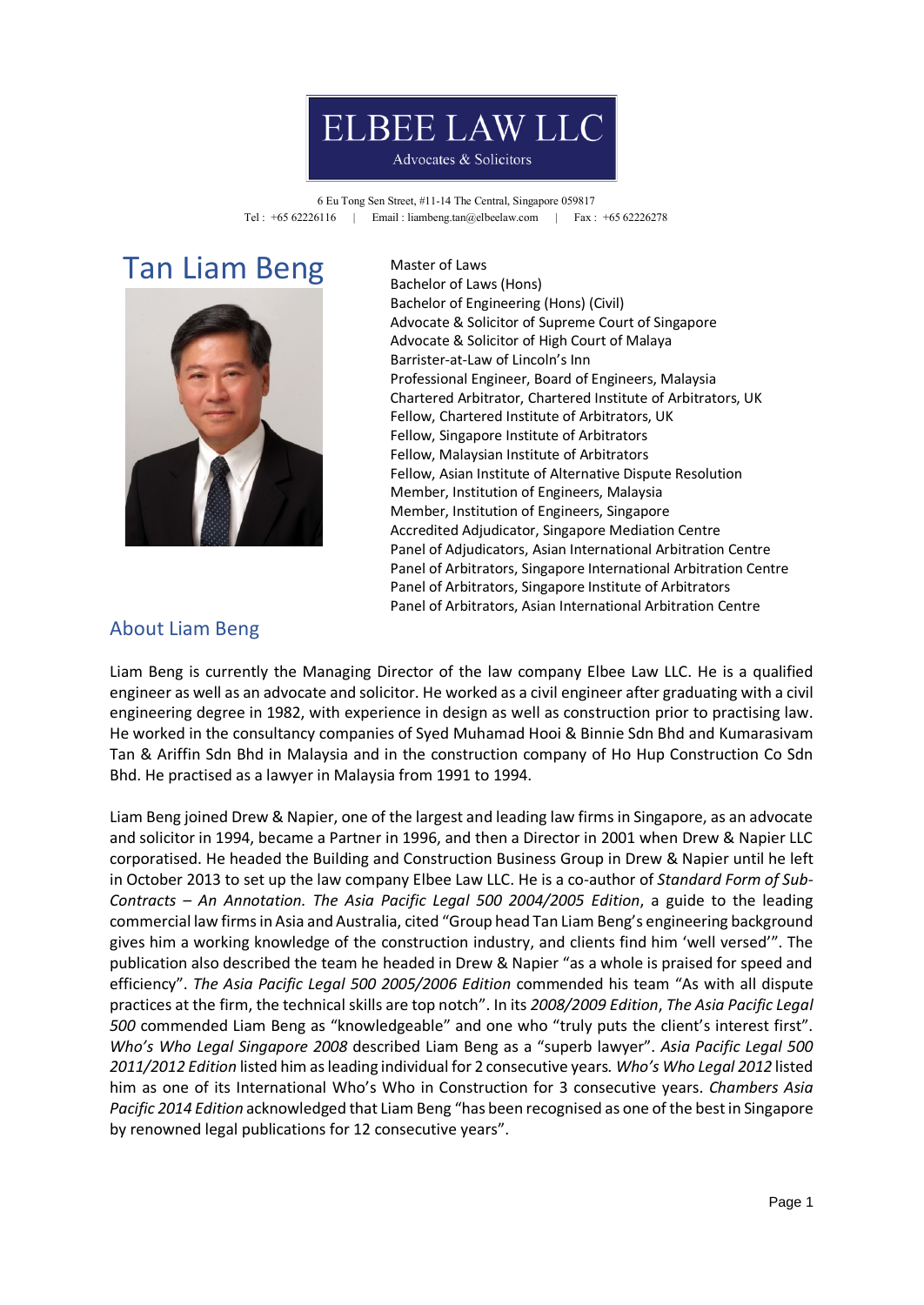#### Areas of Practice

Liam Beng does both contentious as well as non-contentious legal work mainly in relation to building and engineering matters. The contentious work included Arbitration, Adjudication, Mediation and Litigation. The non-contentious legal work involved drafting and advisory services for bids and tenders, contracts (EPC, design and build or traditional type) and appointment of consultants, sub-contractors and suppliers and other building and construction related documents.

#### **Experience**

The matters that Liam Beng had handled include the following:

- Serving as the Presiding Arbitrator in a 3-member Tribunal in an international arbitration under SIAC Rules.
- Serving as a Co-Arbitrator in a 3-member Tribunal in an international arbitration under (modified) DIAC Rules.
- **Serving as the Sole Arbitrator in an international arbitration under SIAC Rules.**
- Served as the Presiding Arbitrator in a 3-member Tribunal in an arbitration under the KLRCA Arbitration Rules.
- Served as the Presiding Arbitrator in a 3-member Tribunal in an international arbitration under Uncitral Rules involving more than US\$1 billion claim and counterclaim.
- Served as sole arbitrator and co-arbitrator, and has experience as lead counsel, in numerous arbitrations under ad-hoc or various institutional rules.
- Served as adjudicator in Singapore and Malaysia and review adjudicator and has experience as counsel in numerous adjudications in Singapore.
- As an advocate and solicitor in Singapore, substantial claims and cross-claims involving several important issues on the law regarding claims for payments under Architect's Certificates and the relevance of other kinds of certificates to such claims.
- Major claim of more than US\$100m involving the owner and turnkey main contractor in an international arbitration in respect of disputes involving an engineering, procurement and construction contract for a power plant in Indonesia and the termination thereof.
- Several major claims involving complex technical issues on foundation and movement failures due to poor and soft ground condition and damage to adjacent properties in consequence of construction works and failure of stone panel façade of a multi-storey building.
- **Several claims involving complex technical issues on compaction of reclaimed land.**
- **•** Multi-million dollar arbitrations including arbitrations on foundation failure of multi-storey building, compaction of reclaimed land, collapse of cement silo, defects in buildings and condominiums, MRT disputes, High Speed Rail Project in Taiwan, refinery plant in Taiwan, water and wastewater plant in Vietnam and delay, prolongation and variation claim for building and engineering projects.
- Major cases involving damage to properties arising from construction works.
- Major cases involving claims in respect of defects to common properties.
- Major cases involving sand ban by Indonesia in 2007.
- A claim and counterclaim for several million dollars regarding air-conditioning works for a commercial property, involving complex technical issues and claims for variations, defects and prolongation.